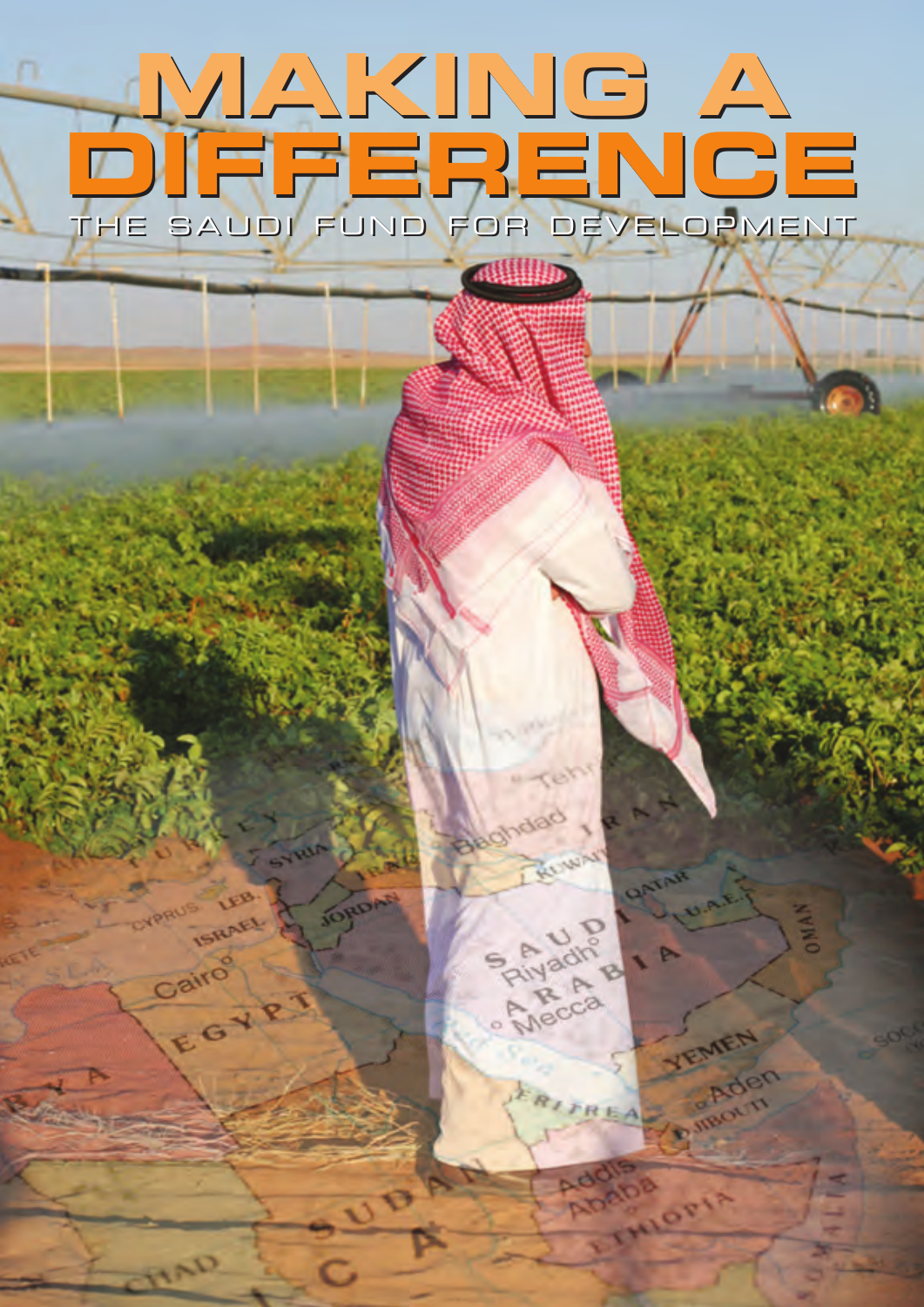## **Chairman of the Board of Directors foreword**

*This new version of the Saudi Fund for Development Annual Report highlights the achievements of the Fund during another year of its activities in providing financial assistance to the developing countries in the field of socioeconomic development.*

I<sup>I</sup> t is natural that the consistent and continuous<br>performance of the Fund arouses great pride  $\blacksquare$  is natural that the consistent and continuous and devotion, as it comes within the framework of the noble mission, the Saudi Government entrusted to it prior three decades. By commencing the fund, the Saudi Government was keen enough to possess such an effective instrument to extend developmental aids in a systematic and methodological manner, that optimally reflects the international status and reputation of the Kingdom.

As indicated in this report, the SFD, during the year 2004 has contributed towards financing twelve development projects, in ten developing countries with a total amount of more than SR 716 million. These projects had been distributed among various sectors of development. Thus , the accumulated contributions of the Fund since its establishment in 1975AD have reached SR 24807.67 million to finance 369 developmental projects and economic programs in 68 developing countries scattered in various parts of the world. No doubt, such contributions played an important role in supporting development efforts throughout the beneficiary countries, in addition to the consolidation of the bilateral relations between the kingdom and those countries.

It is worth mentioning that 241 loans , out of the total loans granted by the Fund in the past period, with a total amount of SR16000 million, were provided in the framework of co-financing with

other national, regional and international development institutions. This reflects the Fund's interest in respect of coordinating the world aids for development.

Though the SFD is considered as the main channel, through which the Saudi bilateral development aids are provided, the Kingdom assistances are also expanded through many other channels, including the contributions to the financial resources of the other regional and international development organizations. In addition to its support to the developmental projects, the Fund promotes and supports the relations between the Kingdom and developing countries, through the processes and transactions of the Saudi Export Program, where 22 export operations of national commodities were approved in the year 2004AD with a total amount of SR350 million. Thus the total approved financial requests since the inception of the program in 2001AD up to the end of the year 2004 reached 51 requests with a total amount of SR1160 million. In addition, the Fund has also issued 13 Export Credit Insurance Policies, the amount of which exceeded SR221 million. Finally, The Kingdom of Saudi Arabia (Kingdom of Humanity) will continue its efforts for the support of development in the developing countries especially through the SFD which will continue to pursue its development role in accordance with the directives of the Custodian of the Two Holy Mosques, and His Royal Highness Crown Prince, and His Royal Highness Second Deputy Premier, for the benefit of mankind.

#### *Minister of Finance Chairman of the Board of Directors Ibrahim Bin Abdulaziz Al-Assaf*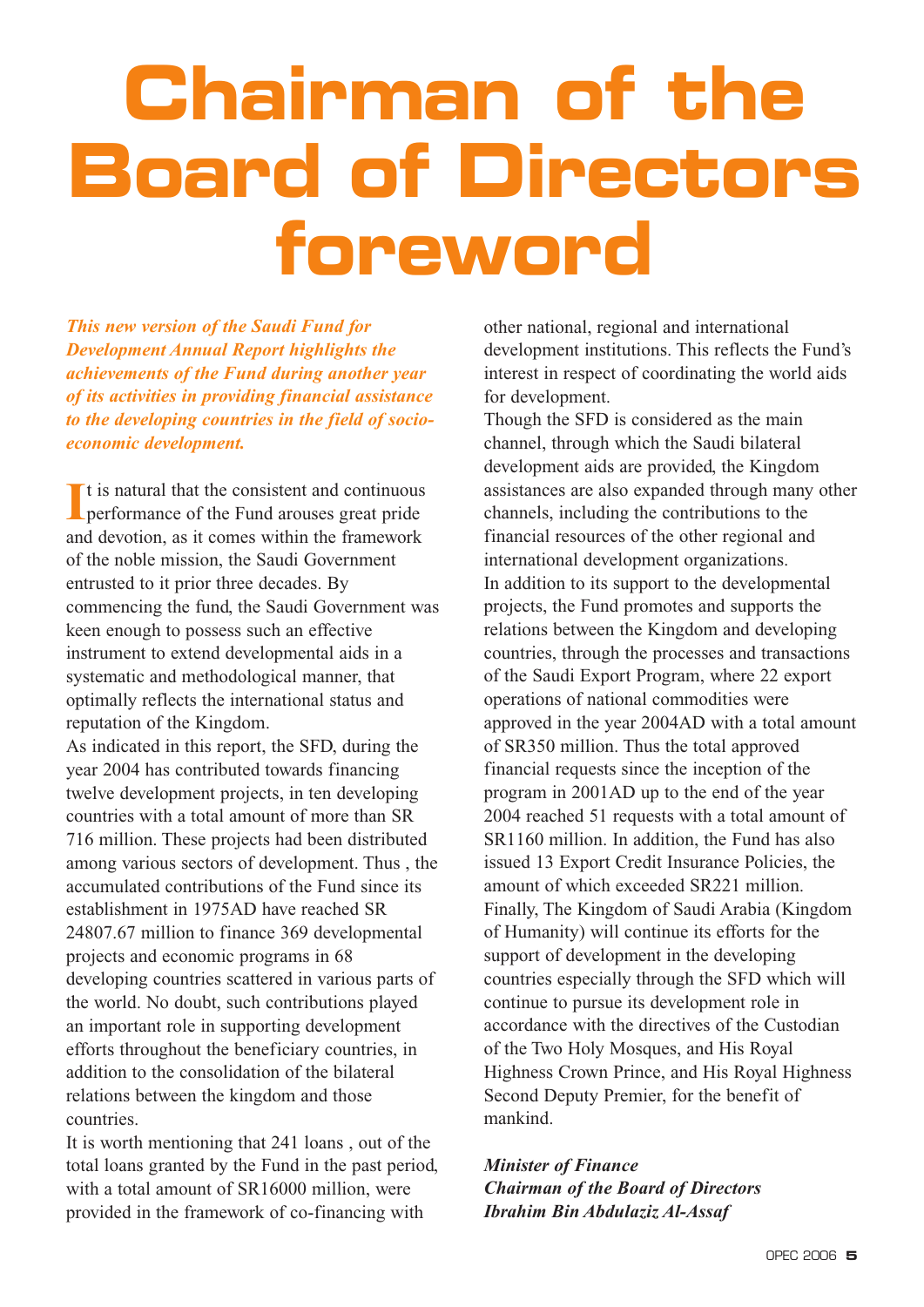# CONTENTS

- ..... Chairman of the Board of Directors foreword
- ... HBTF Background
- ... The SFD's Activities during the fiscal year 2004
- ... SFD Information
- ... Gulf Investment Corporation (GIC) Profile
- ... Board of Directors
- ... The SFD's Activities during the Period
- ... Saudi Fund organisational chart
- ... Export Credit Operations
- ... Saudi Export Program
- ... Export Guarantee and Credit Insurance Services
- ... Success story
- ... The Saudi Export Program
- . Members List
- ... Thirtieth Anniversary of the OPEC Fund for International Development

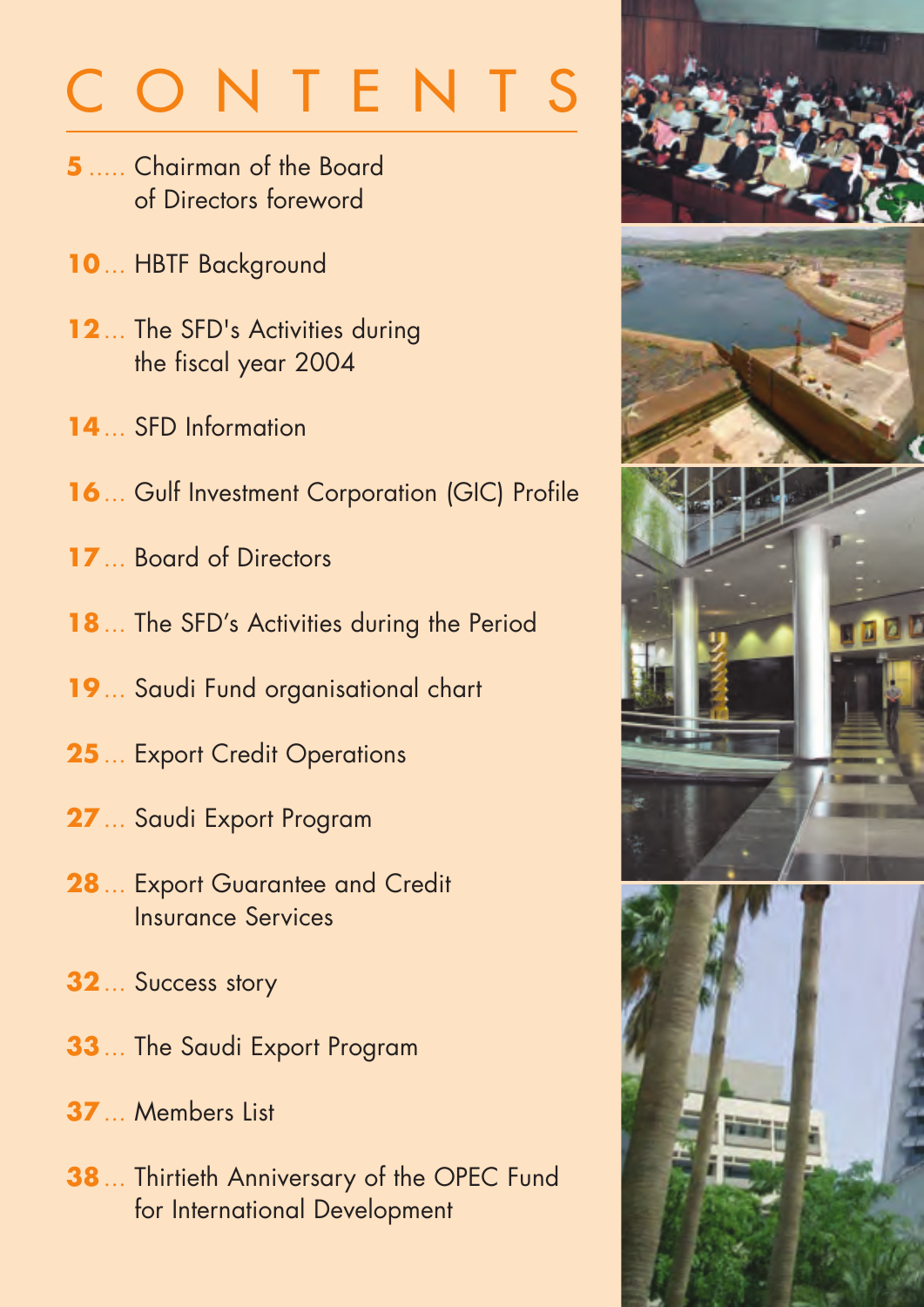## **HBTF Background**

**T**he Housing Bank for Trade and Finance was established in 1974 under law number 4/1974 as a public shareholding limited company to provide housing finance. After 24 years of operations, the bank started a new era, when it was converted to a universal bank, providing full commercial and investment banking services. The bank's capital was increased several times, and currently amounts of JD (100) million the equivalent of USD (141) million. Its shareholders equity amounted to the equivalent of JD (298.4) million, as of December 31, 2004. During its period of operation, the Bank accomplished many quantitative and qualitative achievements:

#### **Our Vision:**

HBTF is the preferred bank for customers and to be their first choice when thinking of a bank.

#### **Our Mission:**

To meet our retail and corporate customers needs and exceed their expectations by offering quality products and services creating a unique banking experience.

#### **Our Value proposition is built upon:**

- Continuous product development and innovation
- Providing diversified financial investment banking products services
- Commitment to apply total quality management
- Commitment to the saying "Our customers always come first".

#### **Our Values:**

Customers satisfaction and welfare of our employees.

| <b>Operational Details</b><br>(2004) |                                     | Emancial Dersits (2004) in million AD<br>(Exchange Rate: 51-0.709.1D) |         |  |
|--------------------------------------|-------------------------------------|-----------------------------------------------------------------------|---------|--|
| <b>Branches</b>                      | 师                                   | Total Assets                                                          | 2,494.9 |  |
| West Bank<br><b>Branches</b>         |                                     | Net Income eller las-                                                 | 31.7    |  |
| ATMs.                                | 148                                 | Customers Deposits                                                    | 1,919,1 |  |
| Correspondent<br>Banks.              | More ticas 400<br>in fill countries | Credit<br>Lome<br>s.<br><b>Facilities</b>                             | 531.9   |  |

#### **Continuous Leadership**

- The largest retail bank in Jordan according to certain international rating agencies, with its wide range of diversified products & delivery channels.
- The largest branch network in Jordan, with 96 branches, and another 4 in Palestine and a subsidiary banks in Bahrain , Algeria , Syria in addition to representative offices in Abu Dhabi/ UAE, Tripoli/ libya and Baghdad/ Iraq.
- Leader in banking technology. It was described by certain international rating agencies as a leader in E-banking.
- The first bank in Jordan to implement total quality management (T.Q.M).
- The first Bank in Jordan to introduce the call center service, and mobile bank service.
- The first Bank in Jordan to introduce virtual bank services.
- The first bank in Jordan & the Arab World to introduce mobile ATM on a van.
- The first bank in Jordan to introduce mutual investment fund services.
- The first bank in Jordan & Arab world to establish a children branch.
- The first bank in Jordan to apply control & risk self assessment.
- The first bank in Jordan to establish a PORTAL (advanced interactive Internal & external websites).
- Continuous winning of international honor ships and awards. The latest "The International Star - Golden Category" in Switzerland.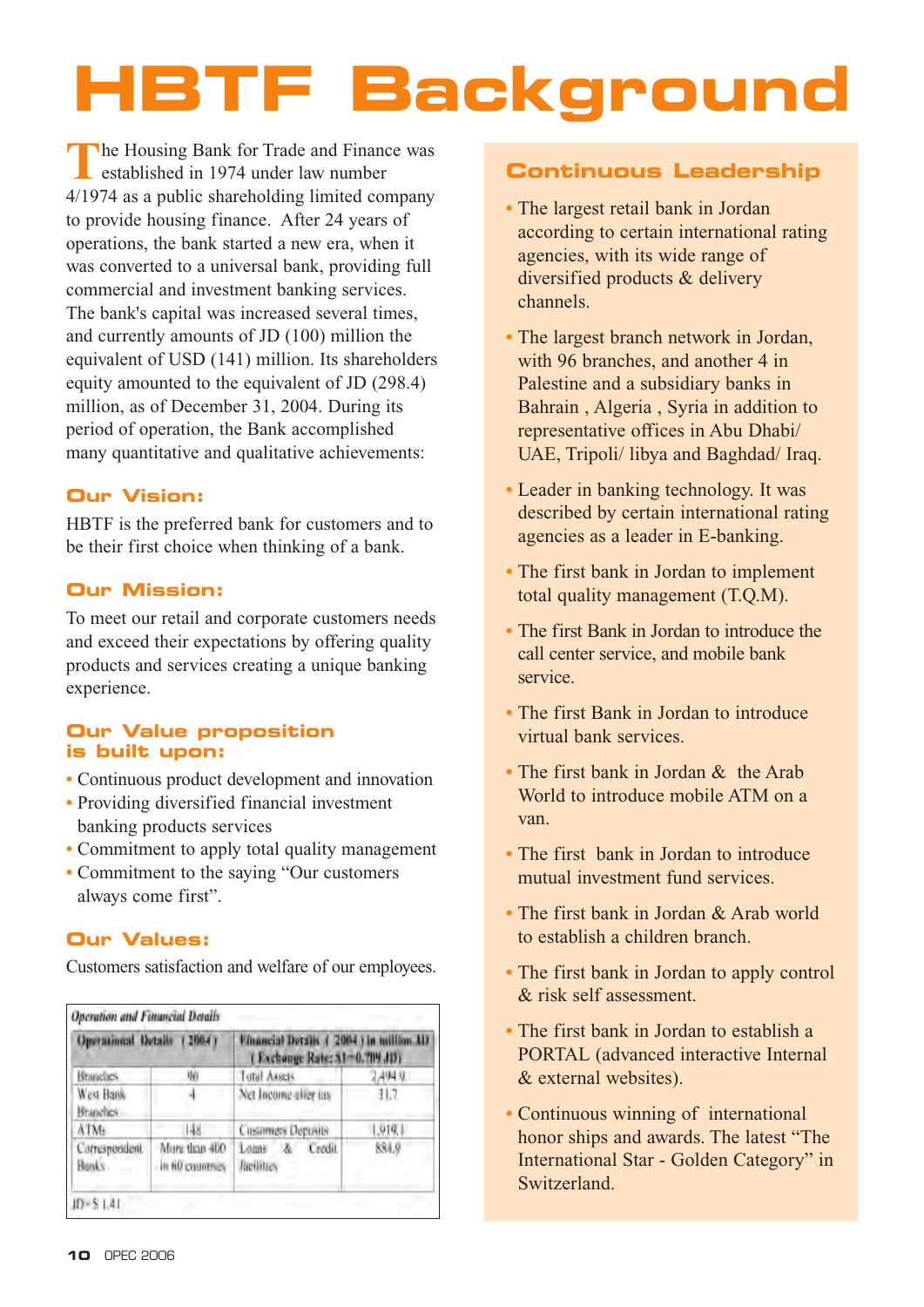## **The SFD's Activities during the fiscal year 2004 AD**

### *Loan Agreements signed during the fiscal year 1424/1425 AH (2004 AD)*

*During the fiscal year 2004AD, the SFD signed twelve (12) loan agreements with ten developing countries for a total amount of SR 716.7 million to finance twelve (12) developmental projects (the Table below).*

( SR millions )

| <b>Country</b>                                                              | <b>Project</b>                                                                            | <b>Amount</b> | <b>Date Agreement Singed</b> |            |  |  |
|-----------------------------------------------------------------------------|-------------------------------------------------------------------------------------------|---------------|------------------------------|------------|--|--|
|                                                                             |                                                                                           |               | <b>A.H.</b>                  | A.D.       |  |  |
| <b>Africa</b>                                                               |                                                                                           |               |                              |            |  |  |
| Guinea                                                                      | Rural Intermediate Schools                                                                | 45.00         | 3/2/1425                     | 24/3/2004  |  |  |
| Mauritania                                                                  | Nouakchott Drinking Water<br>Supply from Senegal River                                    | 120.00        | 28/4/1425                    | 16/6/2004  |  |  |
| Ghana                                                                       | Teetteh Quarshie - Mamfe Road                                                             | 39.20         | 11/5/1425                    | 29/6/2004  |  |  |
| Tunisia                                                                     | <b>Integrated Cultivation Development</b><br>in Jumin and Gazalla                         |               | 29/7/1425                    | 14/9/2004  |  |  |
|                                                                             | Economic Science College and<br>Higher Institute of Media Arts                            | 37.50         | 29/7/1425                    | 14/9/2004  |  |  |
| Rehabilitation and Expansion<br>Rwanda<br>of King Faisal Hospital in Kigali |                                                                                           | 45.00         | 18/9/1425                    | 1/11/2004  |  |  |
| Morocco                                                                     | <b>Construction and Equipping Secondary Schools</b>                                       | 75.00         | 28/10/1425                   | 11/12/2004 |  |  |
| Algeria                                                                     | Construction and Equipping of 17 High and<br>Intermediate Schools in Bou Merdas state     | 75.00         | 10/11/1425                   | 22/12/2004 |  |  |
|                                                                             | Construction and Equipping of Two Centers for<br>Vocational Education in Bou Merdas state | 25.00         | 10/11/1425                   | 22/12/2004 |  |  |
| <b>Asia</b>                                                                 |                                                                                           |               |                              |            |  |  |
| Sri Lanka                                                                   | Batticaloa – Trincomalee Road                                                             |               | 10/7/1425                    | 26/8/2004  |  |  |
| Jordan                                                                      | Expansion of Al-Bashir Government Hospital                                                |               | 17/10/1425                   | 30/11/2004 |  |  |
| Yemen                                                                       | Social Development Fund                                                                   | 75.00         | 29/10/1425                   | 12/12/2004 |  |  |
|                                                                             | <b>Total</b>                                                                              | 716.7         |                              |            |  |  |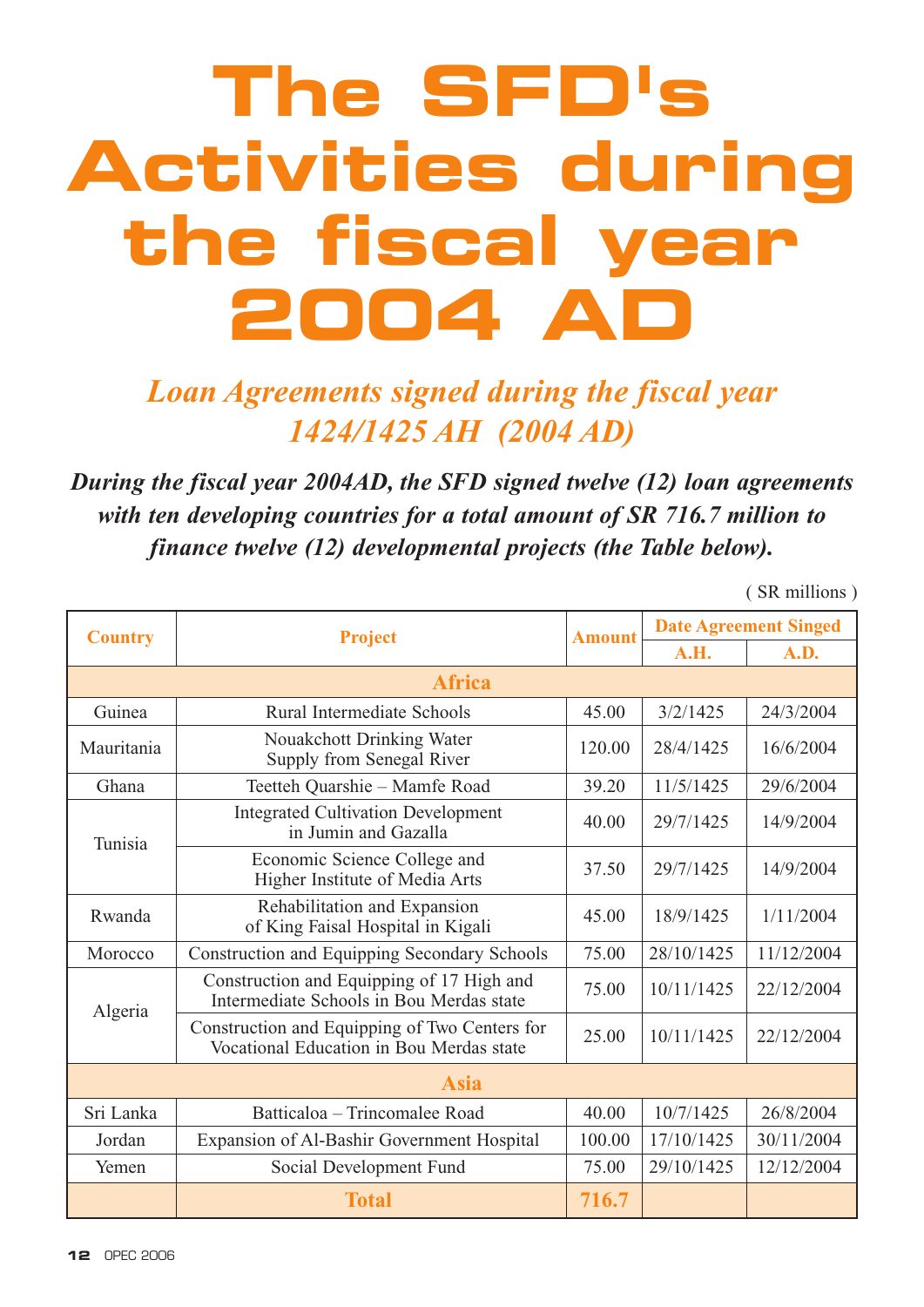# **SFD Information**

#### **Foundation of the SFD**

The Saudi Fund for Development was established by Royal Decree No. M/48 dated 14/8/1394 AH corresponding to 1/9/1974 AD. It commenced operations on 18/2/1395 AH corresponding to 1/3/1975 AD.

#### **Objectives of the SFD**

As defined in its Charter, the basic objectives of the Fund are to participate in financing of development projects in developing countries through granting of loans to said countries, and to encourage national non-crude-oil exports by providing financing and insurance in support of such exports.

#### **Management and Organization**

The Fund is a legal entity which maintains an independent financial status. It is managed by a six-member Board of Directors chaired by the Minister of Finance.

The Vice Chairman/ Managing Director of the Fund has executive authority and is responsible for implementing decisions of the Board of Directors.

#### **The SFD Capital**

The Fund commenced its activities with capital of SR 10 billion provided by the Saudi government. The capital has been increased in three phases to its current level of SR 31 billion.

### **Scope of Activities**

#### **Financing of Development Projects**

The Fund's contributions are provided through soft loans. It has no geographical exclusivity and it deals directly with governments of the developing countries in financing priority development projects. The Fund, however, assigns priorities to lesser developing, low-income countries.

#### **Export Credit and Insurance**

On 26/12/1419 AH, corresponding to 12/4/1999 AD, the esteemed Council of Ministers directed that the Fund undertake the task of providing credit and insurance in support of non-crude-oil national exports. Certain Articles of the Fund's Charter have been amended to correspond to the new mission.

#### **Statutory Framework**

In granting loans for financing of developmental projects, the Fund requires that:

- **1** The economic and social feasibility of the project to be financed should be acceptable to the Fund.
- **2** The loan should be disbursed and repaid in Saudi Riyals.
- **3** The amount of the loan granted for any project should not exceed five percent (5%) of the Fund's capital nor exceed fifty percent (50%) of the total cost of the project for which the loan is granted.
- **4** The total amount of loans granted to any country should not exceed ten percent (10%) of the Fund's capital at any one time.

For Export Credit and Insurance, the Fund requires that:

- The eligible national goods/services, shall include the non-crude oil products, the industrially processed, the modified/processed secondary downstream petroleum sector products, and goods/services for the agricultural and industrial projects, all of which whose local value-added percentage shall not fall below 25%.
- The Fund's contribution in the financing of a transaction may amount to 100% of the total price of the export deal according to the circumstances and the nature of the transaction and the measures of the commercial or political risk that are involved. Terms of such financing vary from one (1) year to twelve (12) years whereas the insurance cover and finance guarantee may reach 90% of total export unpaid value.
- The Saudi Riyal or the USD is denominated as the official used currency in all transactions of the Program.
- The Program shall always impose on and take from the Borrower the necessary securities to guarantee repayment and secure the Fund's rights. That is based on the nature of the deal, risk involved and the integrity of the legal entity as a contracting party.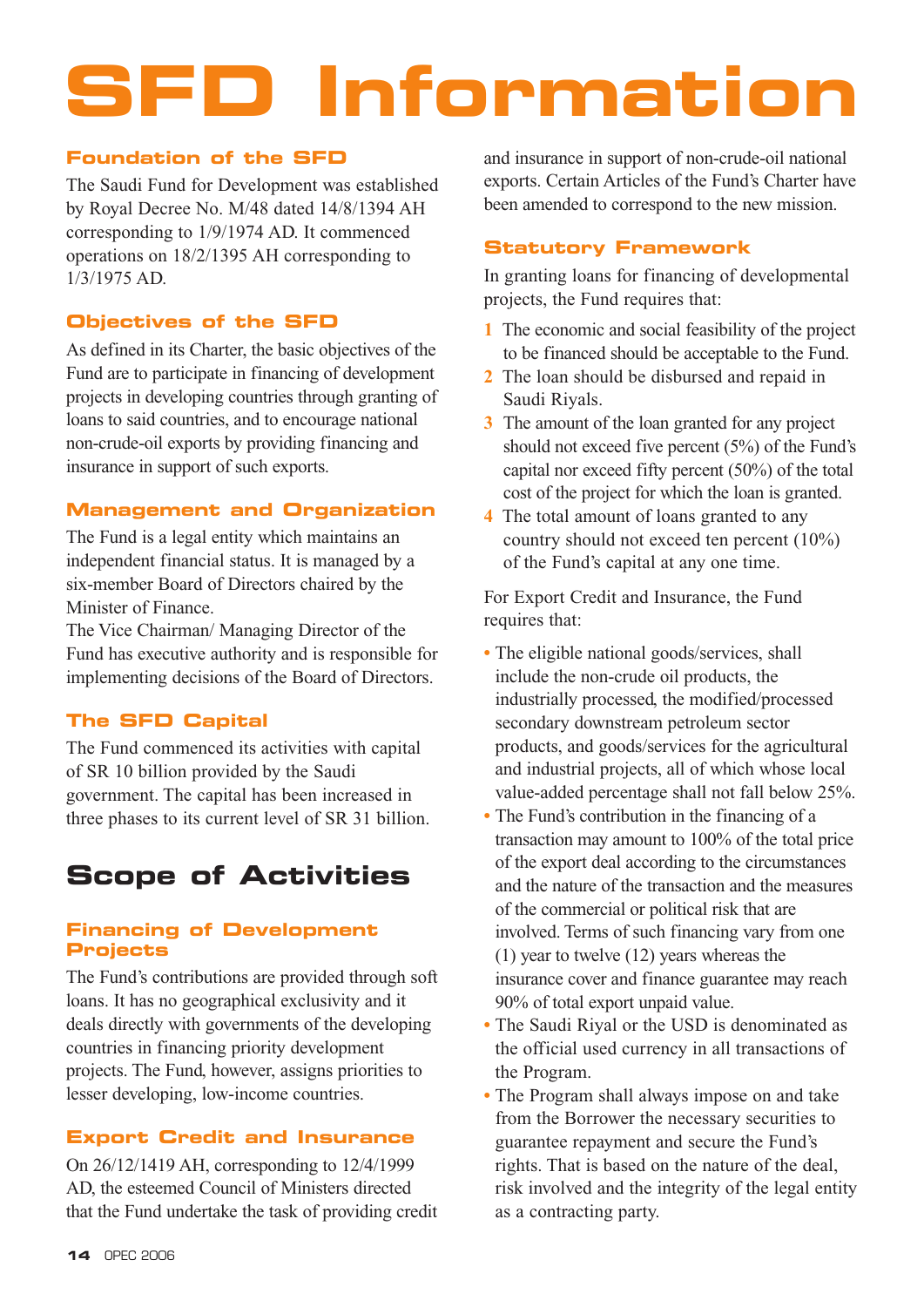### **Gulf Investment Corporation (GIC) Profile**

*Gulf Investment Corporation (GIC) is a leading financial institution focused on developingprivate enterprise and fostering economic growth in the Gulf Cooperation Council (GCC)region.*

**E**stablished in 1983 and owned equally by the six GCC governments, Bahrain, Kuwait,Oman, Qatar, Saudi Arabia and the United Arab Emirates, GIC successfully invests inmajor projects across a range of industry sectors including financial services,telecommunications, petrochemicals, steel and electricity. Exposure to direct investmentsthroughout the GCC region is balanced with investments in local and global marketsspread across asset classes and investment themes. GIC's clients include governments, quasi-government institutions, the corporate sector and other major investors who are active in the GCC region.

#### **GIG's investment approach**

GIC's financial goal is to maximize shareholder value through earning competitive ratesof return while managing investment risk within an acceptable riskreturn framework. Applying qualitative and quantitative investment analysis techniques, close attention ispaid to deal flow and investment rates of return. A rigorous approach to investmentincludes detailed fundamental analysis, financial discipline and post investment monitoring. The organization's two main business lines are Principal Investing which focuses ondirect investment in private companies and Global Markets which comprises own account capital markets investments in addition to fudiciary asset management andtreasury operations. The Principal investing team plays an important role at GIC through actively investing in viable new and existing business ventures that take advantage of local resources. Theteam's business objective is to identify and invest in enterprises with the potential togenerate an income stream to GIC at a commercial rate of return. GIC's historical commitment to the GCC region has proved rewarding given the sizable growth inregional economies. The Principal Investing team is also a leader in providing financial and strategic advisoryservices to regional and international clients. The GIC Global Markets team focuses on investments in both regional and internationalcapital markets with an emphasis on GCC equities and fixed income investments. GIC offers a comprehensive range of financial services and a diversified portfolio thatincludes debt securities, equities, hedge funds, and Sharia-compliant products and services. In recent years, GIC has successfully reinforced its position as a leading regional financialinstitution with strong

financial performance and profitability achieved via a diversifiedrange of business activities. A solid capital base is enhanced by healthy capital adequacyratios while operational costs have been kept to a minimum. Investment in staff,knowledge and systems remains a priority and this development of expertise and systemsgives the organization a competitive edge in the market.

#### **GIC Milestone**

1991: Acquisition of Gulf International Bank (GIB) 1995: Acquisition of 51 per cent of Saudi Arabiabased Bjtumat Company 1995: Financial advisor to Gulf Petrochemical Industry Company (GPIC), raising US\$ 100 million for 10 years on non-recourse basis 1997: Acquisition of remaining 49 per cent of Bitumat Company 1997: Issuance of US\$ 225 million Sultanate of Oman Floating Rate Note 1998: Lead manager for KD 35 million bond issue for National Industries Group (largest ever Kuwaiti Dinar denominated bond issue) 1998: GCC advisor to IPO of 45 per cent of shares in Qatar Telecom (Q-Tel) 1999: Merger of GIB and Saudi International Bank (SIB) 1999: Lease financing of a Boeing 777 for Emirates Airlines 2000: Acquisition, on equal share basis, of Bahrainbased Gulf Industrial Investment Company (GIIC) in collaboration with a subsidiary of Brazil-based Companhia Vale do Rio Doce (CVRD) 2001: Sale of GIB, after strategic restructuring, to the six GCC government. 2004: GIC and Tractebel win bid for AI Ezzel Power Project, the first private power plant in Bahrain 2004: Acquisition of 25 per cent of Omani Fiber Optic Company and 20 per cent of Omani Polypropylene Company.

2004: Acquisition of 25 per cent of Jeddah Cables 2005: Successful completion of US\$ 1 billion Euro Medium-Term Note Programme.

#### **Outlook:**

GIC will continue to play an integral role in the growth and development of the GCC at a time when the region represents one of the world's most attractive developing markets.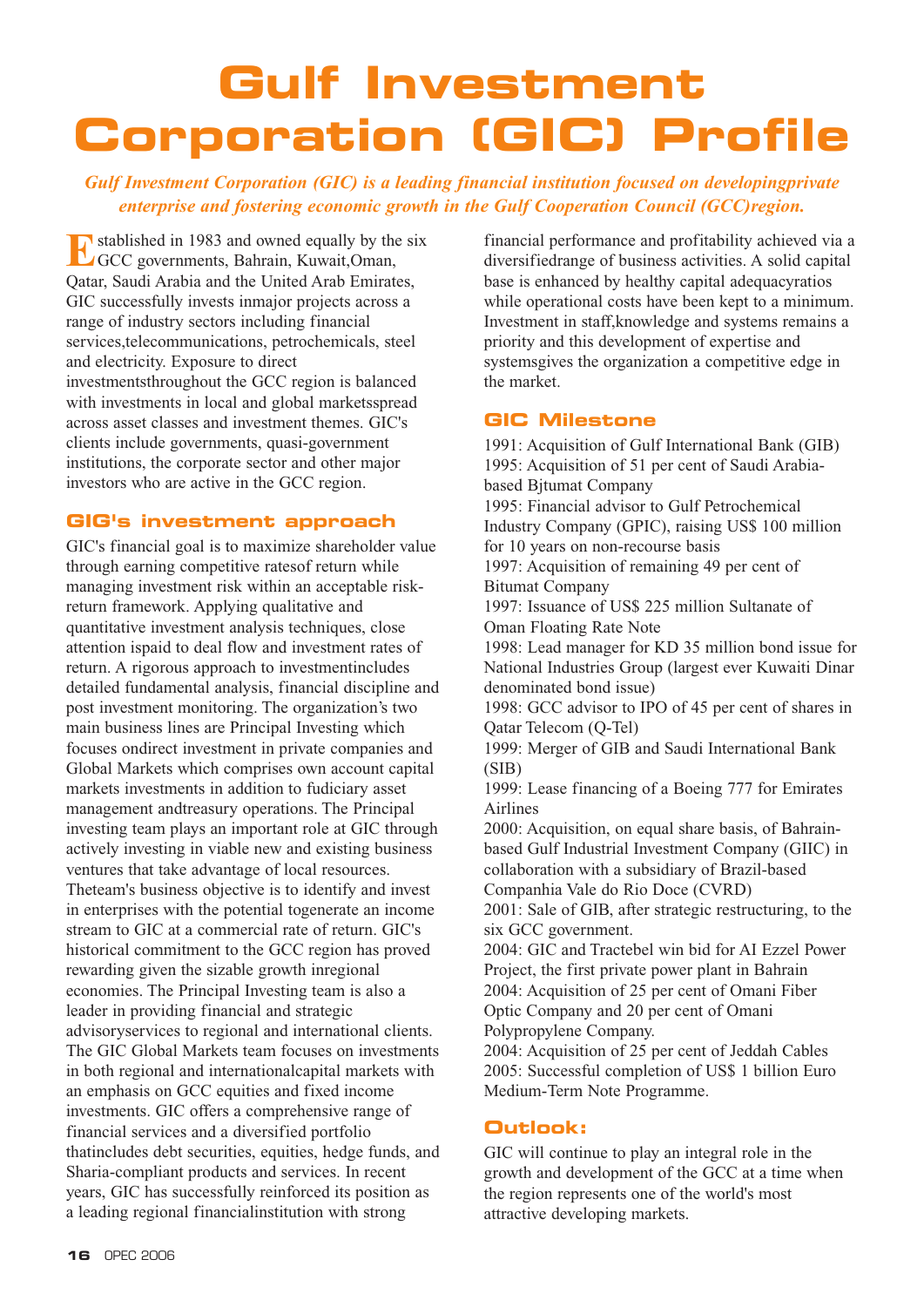### **The SFD's Activities during the Period 1394/1395 - 1424/1425 AH (1975 - 2004 AD)**

*The Kingdom of Saudi Arabia has a leading role in providing financial developmental aid to developing countries in terms of the percentage ratio of its aids to its Gross National Product.*

**D**ue to this pioneering role the Kingdom is supporting the efforts of such countries towards developmental course in various economic and social aspects especially those assigned to least developed, low-income countries. The Kingdom of Saudi Arabia provides such aids mainly through the SFD as the main channel of providing the bilateral developmental aids.

Since the inception of the Fund in 1975 AD till the end of 2004 AD, the SFD has signed 379 loan agreements to finance 369 developmental projects and economic programs. The total amount involved in these agreements has been SR 24807.67 million. Sixty-eight countries benefited from these loans; 39 in Africa and 24 in Asia, plus five countries in other regions of the world.



*The SFD's Cumulative Loan Profile during the period 1394/1395 – 1424/1425 AH (1975 - 2004 AD)*

( SR Million )

| No. of<br>Countries<br>Receiving<br>Loans |     | Projects |     | Programs |     | Projects & Programs |                             |
|-------------------------------------------|-----|----------|-----|----------|-----|---------------------|-----------------------------|
|                                           | No. | Amount   | No. | Amount   | No. | Amount              | <b>Agreements</b><br>Signed |
| 68                                        | 343 | 24070.06 | 26  | 737.61   | 369 | 24807.67            | 379                         |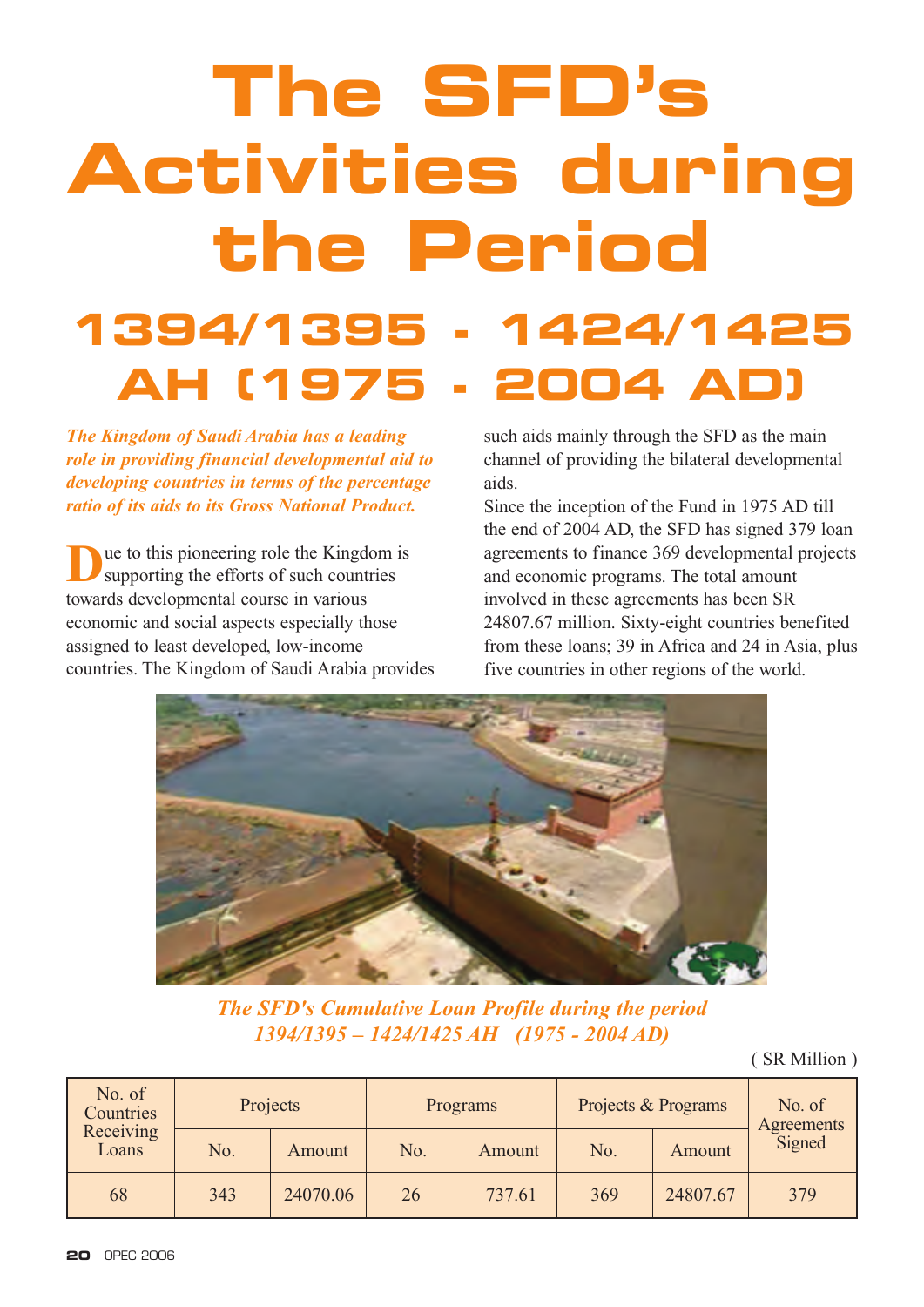### **Export Credit Operations Approved by the Board of Directors**

uring the year 2004 AD, SEP received may applications for national product export operations. The SFD Board of Directors approved financing for twenty-two (22) non-crude-oil export operations with a total value of approximately SR 350 million (1st Table). Thereby, the Board approved fifty -one (51) applications with a total value of SR 1160 million as of the Program's inception(2nd Table). SEP, however, is still in possession of (106) applications under study. The Operations approved deal with export operations of Saudi products and services to the following countries: United Arab Emirates, Egypt, Jordan, Lebanon, Sudan, Turkey, Iran, Morocco, Tunisia, Algeria, Yemen, Senegal, Pakistan and China. Products included petrochemicals, hydro-carbon solvents,

cables, electrical items, steel, truck-tractors, trailers, water pumps, steel pipes, and pivot irrigation equipment. The approved operations also included twenty-eight (28) financing lines opened with foreign banks to finance a variety of Saudi exports.



#### **1st Table**

#### *List of Operations Approved by the SFD Administration During the Fiscal Year 2004 AD*

|                |                                       |         |                             | (SR Million)           |
|----------------|---------------------------------------|---------|-----------------------------|------------------------|
| <b>Ser</b>     | <b>Beneficiary</b>                    | Country | <b>Merchandise</b>          | <b>Amount Financed</b> |
| 1              | Al-Zikra Company                      | Sudan   | Trucks                      | 8.25                   |
| $\mathbf{2}$   | Sudanese - Saudi Bank                 | Sudan   | Line of Credit              | 7.50                   |
| 3              | Moroccan Bank for Foreign Trade       | Morocco | Line of Credit              | 37.50                  |
| $\overline{4}$ | Cortex Company                        | Turkey  | Petrochemicals              | 37.50                  |
| 5              | Miscellaneous                         | Yemen   | <b>Electrical Equipment</b> | 1.20                   |
| 6              | Algeria External Bank                 | Algeria | Line of Credit              | 18.75                  |
| $\tau$         | Khartoum Bank                         | Sudan   | Line of Credit              | 26.25                  |
| $\bf 8$        | Sukar Bank                            | Turkey  | Line of Credit              | 18.75                  |
| 9              | Al-Jazeerah Trading and Services      | Sudan   | Trucks                      | 12.48                  |
| 10             | Baq Bus Transport                     | Sudan   | Trucks                      | 4.50                   |
| 11             | Faqeer Investment Ltd                 | Sudan   | Trucks                      | 3.80                   |
| 12             | I Tianchi Agriculture Development Co. | China   | Irrigation equipment        | 56.25                  |
| 13             | Libra Investment Company              | Sudan   | TV sets                     | 1.08                   |
| 14             | Denez Bank                            | Turkey  | Line of Credit              | 18.75                  |
| 15             | Intercontinental Bank                 | Lebanon | Line of Credit              | 18.75                  |
| 16             | Arab Investment Organization          | Sudan   | Line of Credit              | 18.75                  |
| 17             | Kuwaiti - Turkish Finance Bank        | Turkey  | Line of Credit              | 26.25                  |
| 18             | Saudi - Kuwaiti Finance Bank          | Tunisia | Line of Credit              | 11.25                  |
| 19             | Taj Ikhwan Ltd                        | Sudan   | Trucks                      | 7.50                   |
| 20             | Ahd Development Ltd                   | Sudan   | Trucks                      | 3.75                   |
| 21             | <b>Basma Express</b>                  | Sudan   | <b>Buses</b>                | 3.75                   |
| 22             | Al-Naqel Investment Company           | Sudan   | Trucks                      | 7.50                   |

**Total 350.06**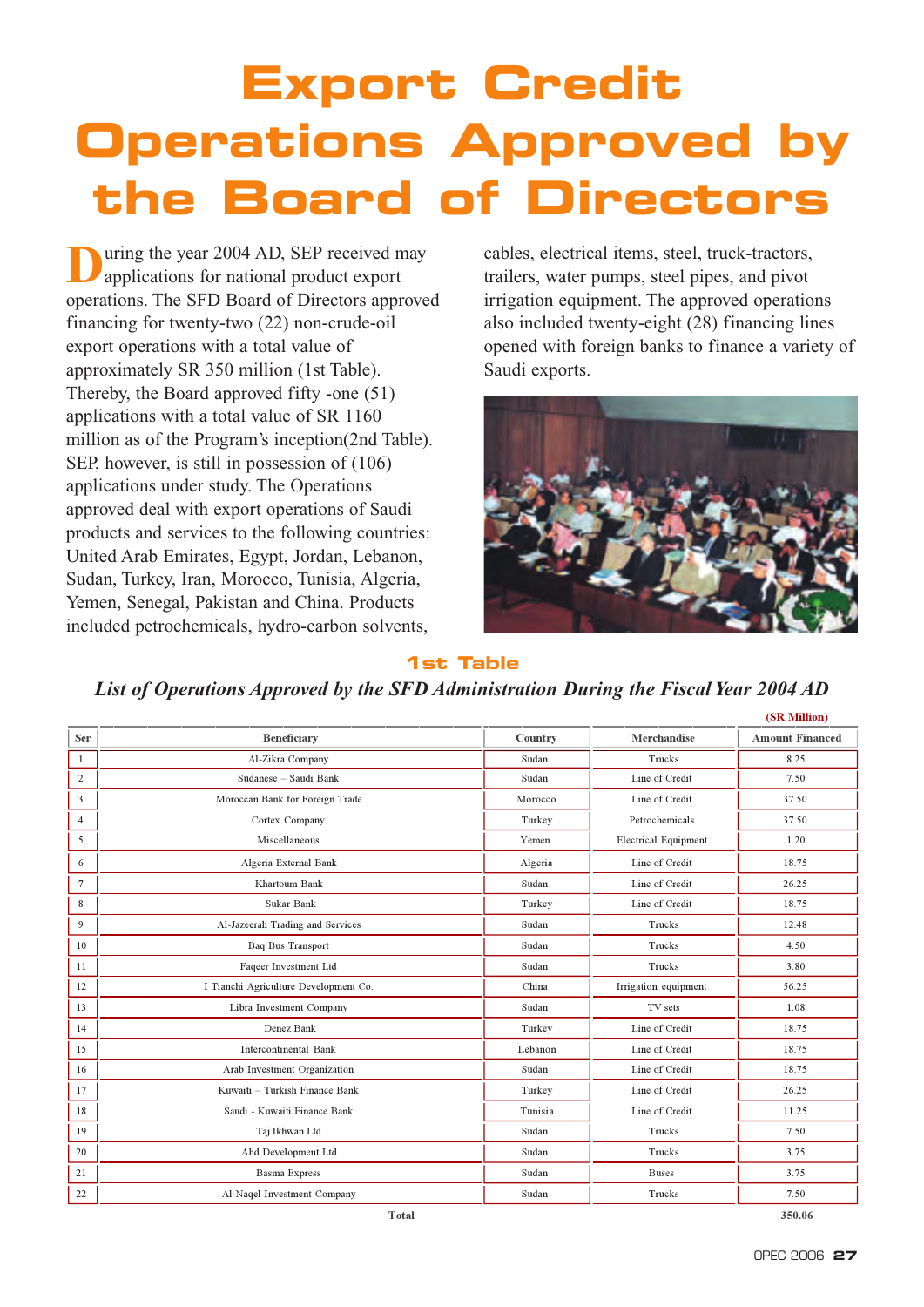### **Export Guarantee and Credit Insurance Services**

These services started in early September 2003 with its first product "The Whole Turnover Export Credit Insurance Policy". This service was launched in favor of the Saudi Exporters to satisfy their export operations needs and to encourage them to compete in the international trade effectively. As at the end of 2004, thirteen (13) policies had been issued (5th Table).

|               |                                     |                | (SR Million)                     | (SR Million)        |                                                                                               |
|---------------|-------------------------------------|----------------|----------------------------------|---------------------|-----------------------------------------------------------------------------------------------|
| Policy<br>No. | Policyholder's<br>Name              | Policy<br>Date | Expected<br><b>Exports Value</b> | No. of<br>Importers | Countries<br>Involved                                                                         |
| 101/3         | Astra Agricultural Co.              | 13/9/2003      | 7.13                             | 5                   | Jordan, Egypt, UAE, Morocco                                                                   |
| 102/3         | Arnon Plastic Industries Co.        | 20/9/2003      | 6.45                             | 6                   | USA, Lebanon, UAE, Kuwait                                                                     |
| 103/3         | Tanhat Mining Co.                   | 27/9/2003      | 4.52                             | 16                  | <b>USA</b>                                                                                    |
| 104/3         | AlKhorayef Industries Co.           | 31/12/2003     | 7.50                             | 9                   | USA, Egypt.                                                                                   |
| 105/4         | Al-Watania Group for Industries     | 16/1/2004      | 29.96                            | 56                  | Jordan, Morocco, Kenya, Yemen,<br>Gulf states, Syria, Greece                                  |
| 106/4         | United Company for Plastic Products | 11/5/2004      | 3.38                             | 8                   | UK, Algeria, Tunisia                                                                          |
| 107/4         | Munir Al-Manif Plastic Company      | 31/5/2004      | 3.41                             | 5                   | Kuwait, Lebanon,<br>South Africa, Morocco                                                     |
| 108/4         | Fahd Al-Khalil Company              | 1/6/2004       | 6.56                             | 3                   | Kuwait, Egypt, Oman                                                                           |
| 109/4         | Halawani Brothers                   | 7/6/2004       | 24.21                            | 12                  | UAE, Yemen, Kuwait, Jordan,<br>Qatar, USA, UK, Australia                                      |
| 110/4         | Gulf Union for Juices               | 17/8/2004      | 16.22                            | 5                   | UAE, Oman, Kuwait,<br>Jordan, Canada                                                          |
| 111/4         | Obeikan Factory                     | 26/9/2004      | 40.46                            | 13                  | Gulf states, Morocco, Egypt                                                                   |
| 112/4         | Al-Mutlaq for Mineral Industries    | 1/10/2004      | 31.88                            | 6                   | Kuwait, Qatar                                                                                 |
| 113/4         | Al-Obeikan Textiles                 | 24/10/2004     | 39.94                            | 28                  | Australia, Cyprus, Spain,<br>Germany, Greece, Italy, Lebanon<br>Netherlands, Poland, Portugal |
|               | <b>Total</b>                        |                | 221.62                           | 172                 |                                                                                               |

#### **5th Table** *Export Guarantee and Credit Insurance Services*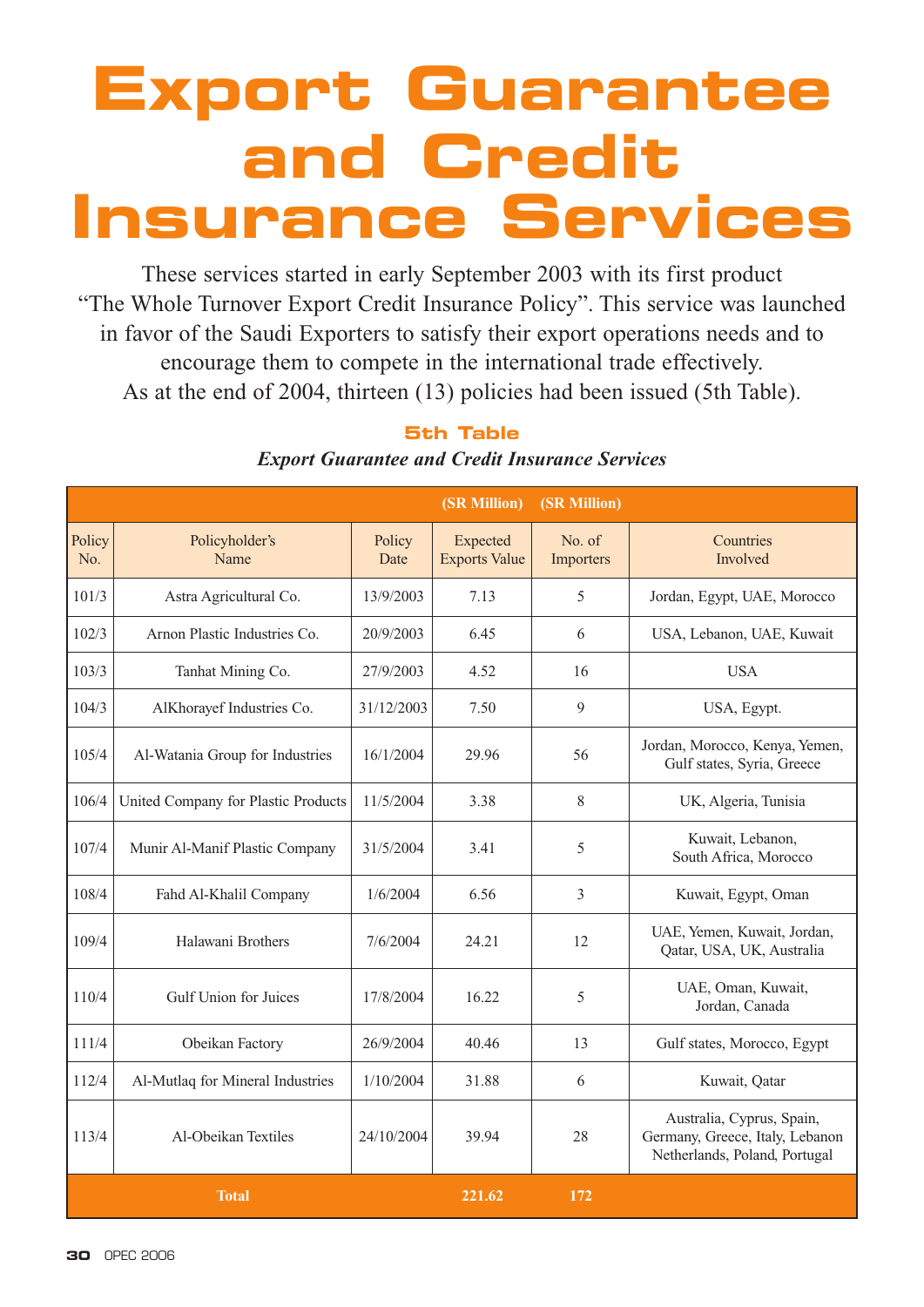## **Success story**

*Saudi exporter Alkhorayef Group has a 50-year history in sales of Agriculture machinery and industrial products, and first broached foreign markets a few years ago. The chairman of Al Khorayef Industries Company ( one of Al Khorayef Group Co's and the industrial arm of the Group) Eng. Mohammed Al Khorayef and his Trade Finance Manager are proud of their firm's growth, and they have strong hopes for the development of the Group existence in the Middle East and North African region, Europe, south America, and the USA markets*

The chairman and member of the board of directors of the Riyadh-headquartered Alkhorayef Industries Company (part of the Alkhorayef Group), Eng. Mohammed Alkhorayef, attributes the Group's longevity and strong growth to the grace of Allah and the Kingdom of Saudi Arabia. But there's no doubt that the company, which started out in sales of agricultural equipment and now covers the oil, oil derivatives and maritime sectors too, also owes its success to a solid 46-year track record. In the agricultural sector, the Group is a leader in irrigation technology, manufacturing centre pivot irrigation systems in well-equipped plants in Riyadh. "These systems are a major leap in the irrigation field in general. They help reduce costs, rationalize the use of irrigation water and boost productivity on cultivated land." As well as the distribution rights for leading agricultural machinery, from irrigation systems to diesel power engines sent all over the Middle East, the company also services the oil sector with the largest maintenance and test facilities for submersible electric pumps.

Alkhorayef Group CV includes big contracts for the Kuwait Oil Company, and similar work with oil companies in Oman and in Yemen, after it managed to reduce the maintenance costs for oil pumps. In Africa, Alkhorayef participates in large projects such as the east Owainat project, Egypt, and in the agricultural sector in Sudan. It is also proactive in Tunisia, Libya, Iraq, Iran, New Zealand, Australia, USA, South Africa, and part of Central African countries.

Recognizing that financing is "one of the biggest obstacles facing buyers", the Alkhorayef

organization helps its customers acquire the necessary financing package via a finance unit that oversees buyer finance for engineering transactions.

Alkhorayef's Trade Finance manager in Riyadh Mr. Ammar Al Zubaidi explains that the Group is one of the very few companies in the region to have a specialized export finance department. He lists the team's goals as: "Providing competitive terms, helping to open new markets, helping current customers to expand their business, and mitigating the political and commercial risk inherent in the international market." While international financiers, private insurance companies and financial institutions do extend credit and political insurance to emerging markets, he believes that the main demand is serviced by the Arab and Islamic export credit agencies (ECAs), and on the top of these ECA's that provided a great support to Al Khorayef Industries and all other Saudi manufacturers comes the Saudi Export Program (SEP). SEP have provided Saudi industry with length Arm in difficult international and emerging markets, through its diversified export credit solutions.

Although the very recent establishment of SEP as part of the Saudi Fund For Development (SFD), one must admires the achievements of the program within this short period of time. And this due to the SFD and SEP management that met the expectations, and the team work. The financier sees scope for improvement in the services offered by SEP in the future and more credit and export solutions to be added to the current services presented today.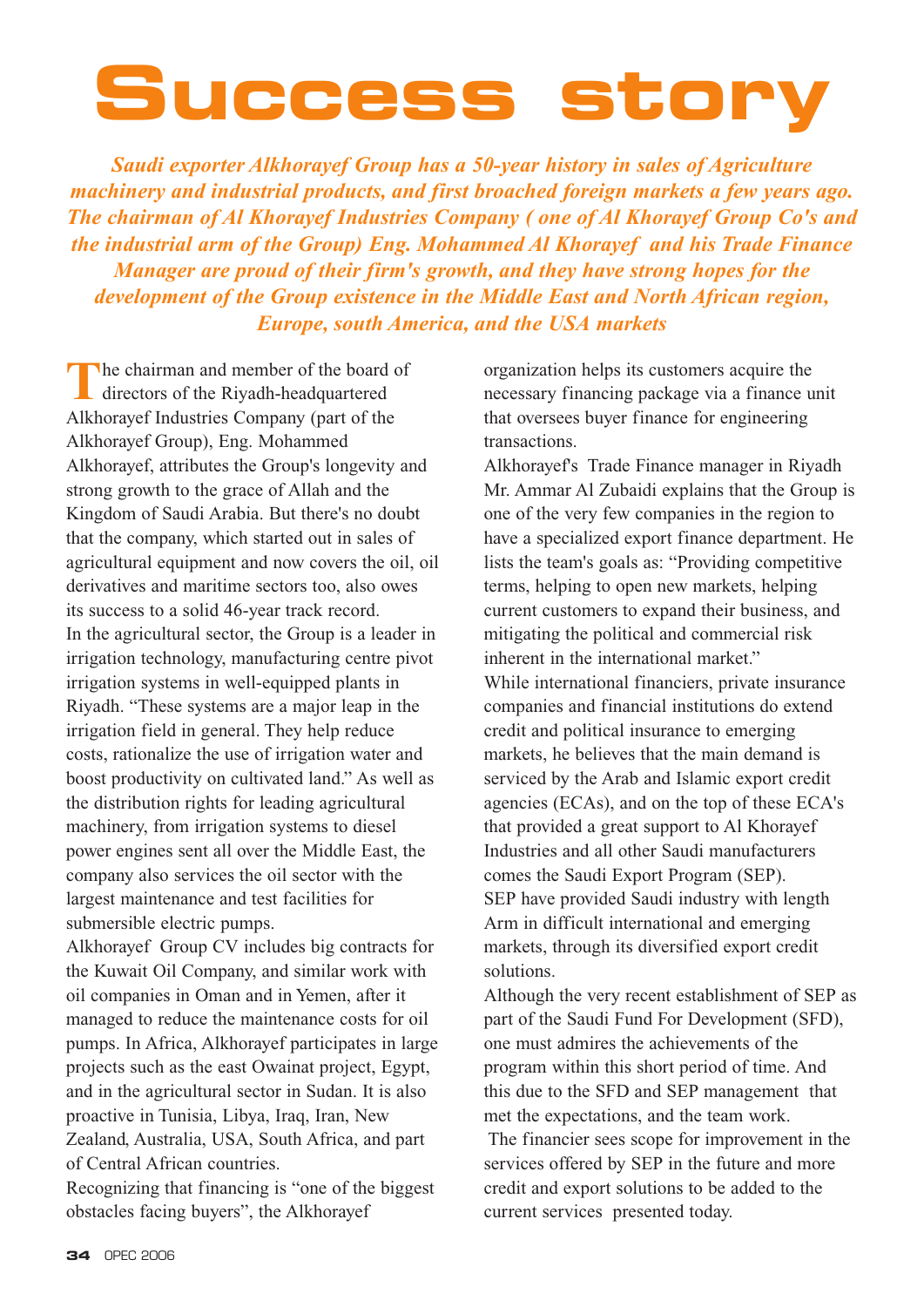## **The Saudi Export Program**

*The Saudi Export Program (SEP) was established pursuant to a Royal Decree for the purpose of providing financing and insurance to facilitate the development of non-oil exports from Saudi Arabia.*

**T**his Royal Decree was issued in response to a general policy of the Government of the Custodian of the Two Holy Mosques, to encourage the industrial sector and to diversify the national income. The SEP, a program within the Saudi Fund for Development (SFD), is pleased to invite exporters of manufactured products, service providers, commercial banks and importers of Saudi products and services, to benefit from the facilities offered by this program.

#### **Program Objectives**

The primary objectives of the Program are as follows:

- Develop and diversify Saudi non-oil exports by extending various credit facilities and insurance.
- Maximize the competitiveness of Saudi exports by providing credit to foreign buyers.
- Motivate Saudi exporters to discover and enter new markets by mitigating risks associated with non-payment.
- Encourage and enhance the involvement of Saudi exporters in projects which are funded/managed by the Saudi Fund for Development.
- Encourage local commercial banks to grant more credit facilities to small and medium sized exporters through the provision of loan guarantees and risk sharing arrangements.
- Enhance the facilities offered by the Program and mitigate risks associated with the portfolio of loans and loan guarantees through technical cooperation, joint financing and reinsurance arrangements with the international and regional institutions involved in this business.

#### **Board of Directors**

**H. E. Dr. Ibrahim ibn Abdulaziz Al Assaf** Minister of Finance and National Economy and Chairman of the Board *(The Saudi Fund for Development)*

#### **H. E. Dr. Yousef ibn Ibrahim Al Bassam**

Vice Chairman and Managing Director *(The Saudi Fund for Development)*

#### **Mr. Ismail Ibrahim Alshoura**

Deputy Minister of foreign Affairs for Political Affairs

#### **Dr.Khalid Abdullah Al-Sweilem**

Deputy Director General Investment Department *Saudi Arabian Monetary Agency*

#### **Eng. Mutlaq Al-Moraished**

President of Metals Group -SABIC And President of Hadeed

#### **Eng. Mohammed Ahmed Y.Z.Alireza** Chairman *Xenel Industrie*

#### **Lines of Credit Fact Sheet**

#### **Purpose**

Enables small and medium exporters to sell into foreign markets by allowing their clients access to financing from their local financial institutions or governmental agencies. These financial institutions and agencies are funded by SEP so that they can on-lend to companies importing Saudi goods and services on deferred credit terms.

#### **Executing Agency**

Executing Agency is usually a foreign financial institution or a government agency.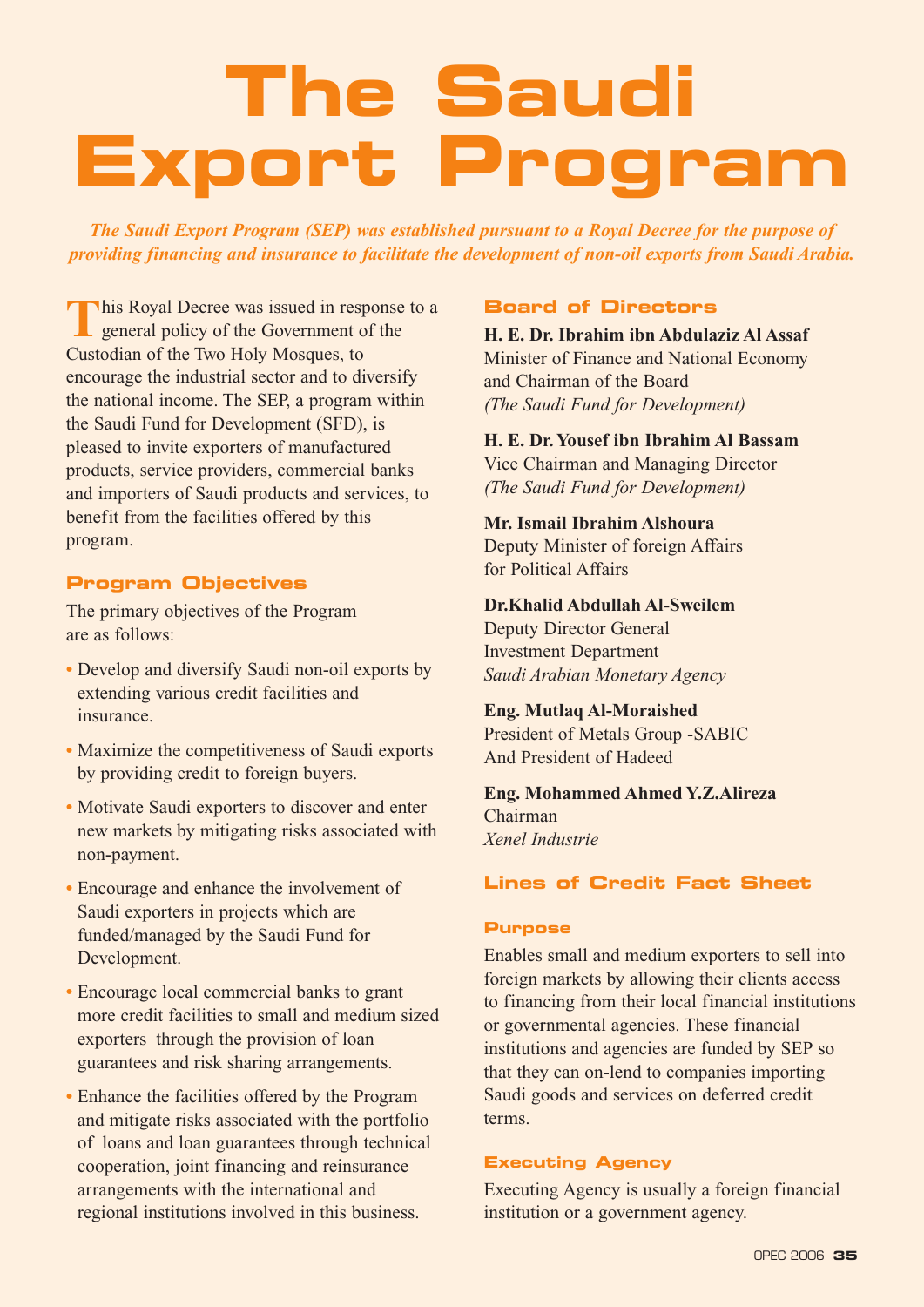#### **Types of Lines of Credit**

Confirmed Line of Credit (CLOC): In a Confirmed Line of Credit, the on-lending conditions, the goods to be exported and the types of buyers are agreed upon prior to granting the LOC. The amount of the CLOC is also confirmed by SEP.

Unconfirmed Line of Credit (ULOC): In the Unconfirmed Line of Credit, the amount of the LOC will be subject to the availability of funds at the time of request. The types of goods and buyers are only generally defined leaving the approval of the details of each specific transaction until the time of a request of an allocation under the LOC.

#### **Eligible Goods & Services**

Manufactured goods and services with a minimum Saudi domestic value-added of 25% are eligible. Crude oil cannot be financed under this Program.

#### **General Terms and Conditions**

**Currency:** Saudi Riyals or US Dollars

**Maximum Availability Period:** The maximum period during which allocations can be made under a Line of Credit would be 24 months (2 years) from the date of signing the LOC, unless extended upon the approval of SEP.

**Disbursement Period:** The period during which funds from sub-loans under a Line of Credit can be disbursed will be one year from the date of the allocation, extendable upon the approval of SEP.

**Repayment of Principal:** The principal and mark-up shall be repaid in semi-annual installments starting 6 months from the date of final disbursement.

**Security:** The facility to be guaranteed by the Executing Agency.

#### **On-Lending Conditions**

Executing Agency will on-lend the funds (as subloans) to companies importing goods and services from Saudi exporters. As mentioned above, for the CLOC the particular on-lending conditions have to be identified precisely prior to approving the CLOC. However, under both Confirmed and Unconfirmed LOC, at a

minimum, the Executing Agency will apply the following terms and conditions on each import contract financed under the sub-loan:

- The goods and services exported must contain at least 25% Saudi domestic value added, Crude oil cannot be financed under the Program.
- **Minimum Transaction Amount:** The Program shall not finance any transaction in which the value of the underlying commercial transaction is less than SR 100,000, however partial shipments are allowed.
- **Maximum Financing Amount:** Will be based on credit assesment, country exposure and availibility of funds at time of request.
- **Maximum Sub-loan Repayment Period:** The repayment period of a sub-loan will depend on the type of goods and services being exported. The maximum repayment period for the types of goods described below would be the following:
- **Up to 360 days:** consumer goods, consumables, foodstuffs, and industrial raw materials.
- **Up to 3 years:** consumer durables, engineering spares, tools, dies, fixtures and low-value capital goods.
- **Up to 12 years:** capital goods turnkey contracts and projects.
- **Pricing:** Determination of the price is based on risk evaluation performed by SEP.
- **Repayment of Principal:** In case of facilities with a repayment period greater than 360 days, principal and mark up shall be repaid in semiannual installments starting 6 months from the date of final disbursement. In case of financing with a repayment period less than 360 days, the repayment of principal would be in a lump-sum at time of maturity.

#### **Supplier Credit Fact Sheet**

#### **Purpose**

A Supplier Credit Facility enables Saudi exporters to extend credit to foreign buyers, and to discount or re-finance this credit through SEP.

#### **Beneficiary**

The beneficiary of the credit is the Saudi exporter.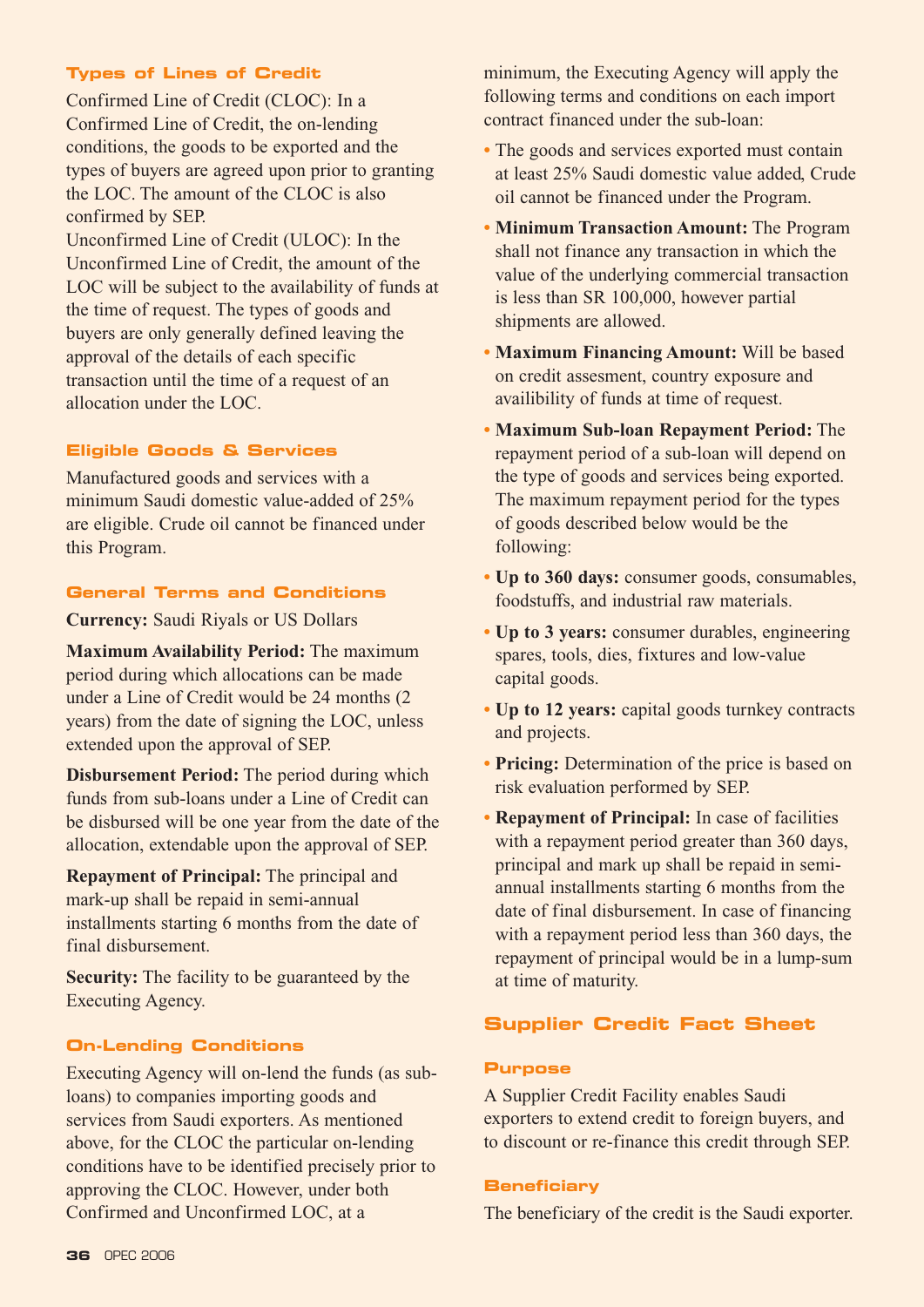#### **Eligible Goods & Services**

Manufactured goods and services with a minimum Saudi domestic value-added of 25%. Crude oil cannot be financed under this program.

#### **General Terms and Conditions**

**Minimum Transaction Amount:** SR 100,000, however partial shipments are allowed.

**Maximum Financing Amount:** Will be based on credit assesment, country exposure and availibility of funds at time of request.

**Currency of Financing:** Saudi Riyals or US Dollars

**Maximum Financing Repayment Period:** The repayment period of a supplier credit facility will depend on the type of goods and services being exported. SEP will have the discretion to decide on the maximum repayment period. The maximum repayment period for the types of goods described below are as follows:

**Up to 360 days:** consumer goods, consumables, foodstuffs, industrial raw materials

**Up to 3 years:** consumer durables, engineering spares, tools, dies, fixtures.

**Up to 12 years:** capital goods, turn key contracts and projects.

**Facility Disbursement Period:** The period during which the Beneficiary can draw down the financing amount will depend on the nature of the goods, the terms of sale and credit risk conditions.

**Application Processing Fee:** Saudi Riyals 375 or USD 100 payable at the time of submission of credit application. This Fee is not refundable. This Fee is currently waived.

**Pricing:** Determination of the price is based on risk evaluation performed by SEP.

**Repayment of Principal:** In case of facilities with a repayment period greater than 360 days, principal and mark up shall be repaid in semi-annual installments starting 6 months from the date of final disbursement. In case of a facility with a repayment period less than 360 days, the repayment of principal would be in a lump-sum at time of maturity.

**Security:** Based on the credit risk conditions, Beneficiary may be required to provide collateral to secure the financing. Collateral acceptable to SEP will depend on the nature of transaction and the parties involved.

#### **Buyer Credit Fact Sheet**

#### **Purpose**

The Buyer Credit enables foreign buyers to use the financing facilities of SEP directly and use the proceeds to import eligible Saudi goods and services, paying for them on deferred credit terms. For the Saudi Exporter, the result is a cash contract.

#### **Beneficiary**

The Beneficiary is a foreign importer

#### **Eligible Goods & Services**

Manufactured goods and services with a minimum Saudi domestic value-added of 25%. Crude oil cannot be financed under this program.

#### **General Terms and Conditions**

**Minimum Transaction Amount:** SR 100.000, however partial shipments are allowed.

**Maximum Financing Amount:** Will be based on credit assesment, country exposure and availabilty of funds at time of request.

**Currency of Financing:** Saudi Riyals or US Dollars

**Maximum Financing Repayment Period:** The repayment period of a Buyer Credit facility would depend on the type of goods and services being exported. SEP will have the discretion to decide on the maximum repayment period. The maximum repayment period for the types of goods described below is the following:

**Up to 360 days:** consumer goods, consumables, foodstuffs, and industrial raw materials.

**Up to 3 years:** consumer durables, engineering spares, tools, dies, fixtures.

**Up to 12 years:** capital goods, turn key contracts and projects.

**Facility Disbursement Period:** The period during which the Beneficiary can draw down the financing amount will depend on the nature of the goods, the terms of sale and credit risk conditions.

**Application Processing Fee:** Saudi Riyals 375 or USD 100 payable at the time of submittal of credit application. This Fee is nonrefundable. This Fee is currently waived.